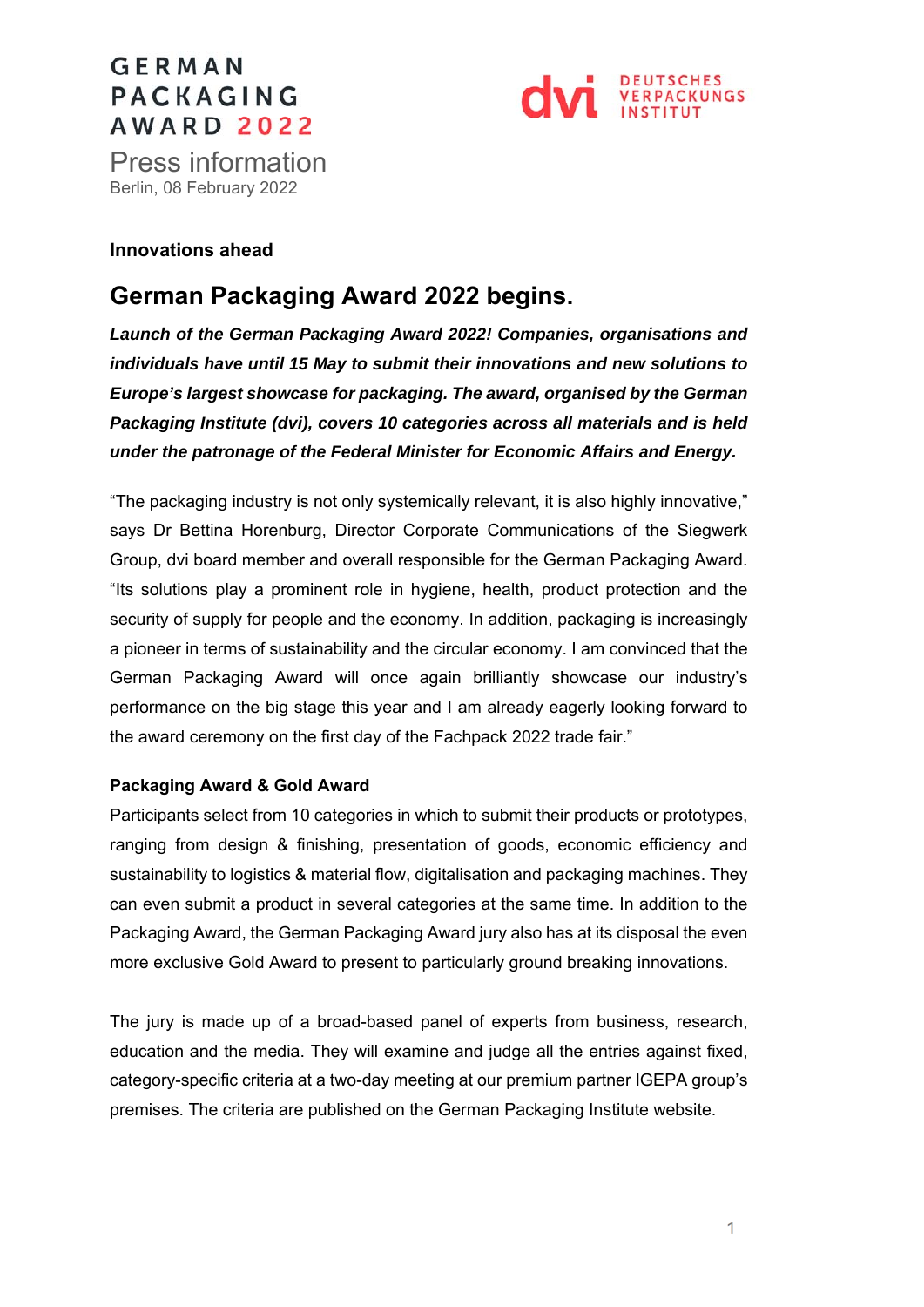# **GERMAN** PACKAGING **AWARD 2022**



Press information<br>Berlin, 08 February 2022

#### **Powerful arguments for sales and marketing**

"The German Packaging Award is a real, transparent showcase of achievements. Winning the Packaging Award – or the even more exclusive Gold Award – makes a powerful statement for your company. Both demonstrate your outstanding innovative strength and are impeccable testimonials when communicating with customers, consumers, partners, future employees, as well as your own team," points out Dr. Horenburg.

#### **Special awards for young talent**

Supported by the premium partner Fachpack, the jury will once again award a special award in 2022 for young people who are at school, studying or in training. "The commitment our partners demonstrate is a real asset for the German Packaging Award. This also includes Packaging Valley, which is our premium partner for the sustainability category this year," says Bettina Horenburg enthusiastically.

#### **Submission and award ceremony**

The innovations and new solutions can be submitted via an online form on the German Packaging Award website at verpackung.org. The website also has all the information prospective entrants need on submission deadlines, addresses, categories, criteria and costs. The German Packaging Awards will be presented at a public meet-up event of the whole industry on 27 September at the Fachpack trade fair in Nuremberg. At the same time, the Gold Award winners will be announced and celebrated.

###

### **About the German Packaging Award**

The German Packaging Award is an international industry and cross-material award. It is presented across all materials in ten categories and is under the patronage of the